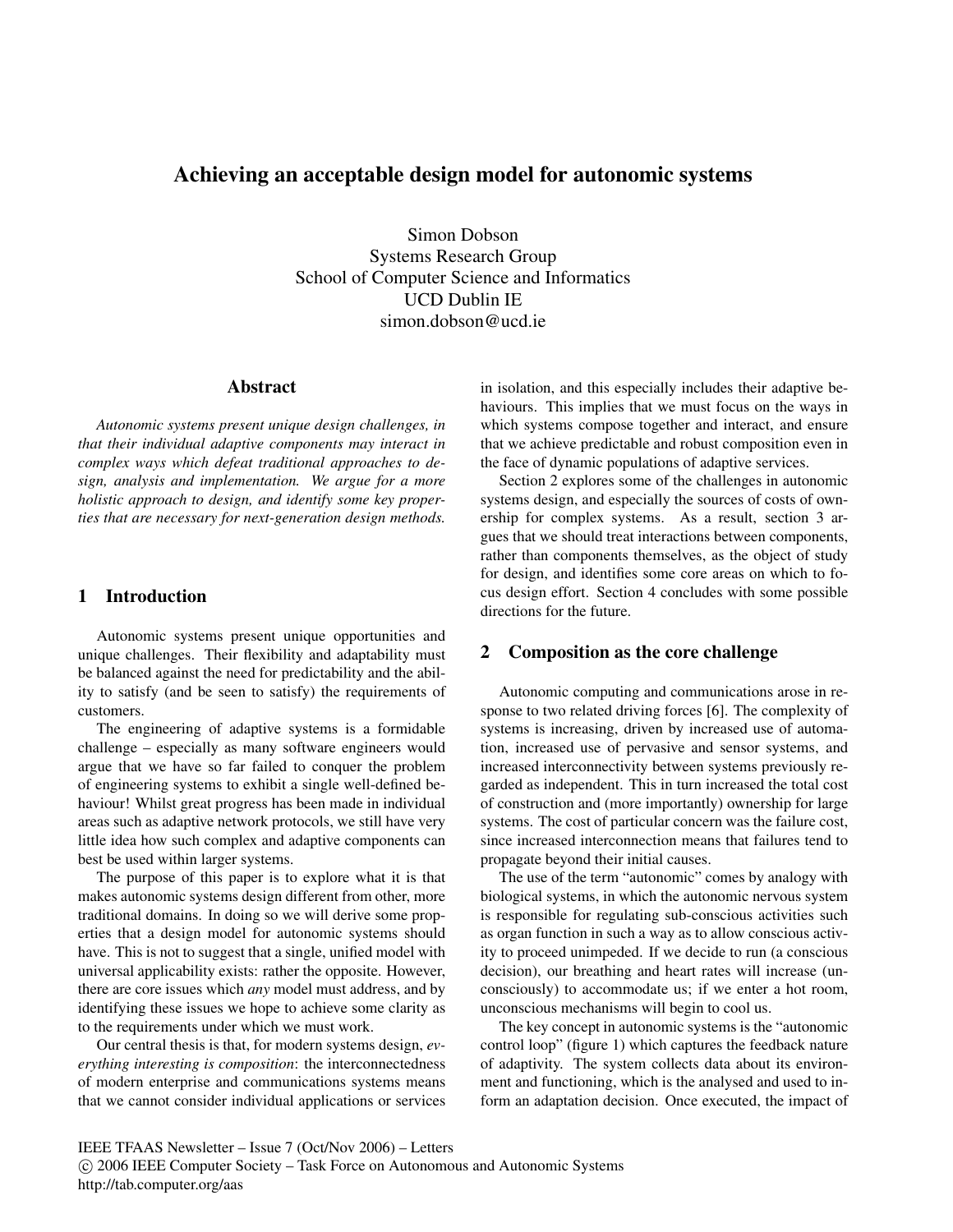the adaptation may be observed and used to inform further decisions. This closing of the decision loop characterises autonomic systems: decisions reflect the impact of previous decisions.

What does this analogy mean for computers? Much of the work in autonomic systems involves improving the automated management of technology. Examples include:

- improving the self-description of components to allow automated installation;
- improving network protocols to adapt to changes in other layers of the network stack [7]; and
- changing protocols at a fundamental level to provide more adaptive responses to changing network conditions [5].

Such approaches tackle local complexity: a specific challenge is identified, has its complexity reduced by a particular adaptive technique. There are significant bodies of research in applying autonomics-inspired techniques to computing and communications [3].

#### 2.1 The costs of change

What guarantees do we have, however, that a collection of such approaches *collectively* reduces complexity? Using two of the examples above, does adding cross-layer information flow improve or damage protocols that are adaptive at the network layer? The actual answer – which may be yes or no, of course depending on the details of the individual approaches – is not important for our present purposes: the point is rather that we have no reliable way of deciding *a priori* one way or the other. This means that, to continue the example, we need to design our network system *en bloc* and determine (through analysis or testing) that it provides the properties we want. If we change one of the components, we must re-analyse and re-test.

The software engineer Bertrand Meyer once characterised changes in software as falling into one of two classes. *Linear* changes are those whose cost to perform is proportional to the size of the *change being made*: a large significant change is costly, while a small change is (relatively) cheap. *Non-linear* changes, by contrast, have a cost proportional to the size of the *system being changed*, so large systems may be prohibitively expensive to change in any way whatsoever.

The significance of this classification to autonomics is clear. Systems arise from, and are characterised by, the interactions between components rather than from the behaviours of those components individually. The adaptive behaviour of a single component may interfere with that of another, so that the composition of two individually-correct

behaviours is no longer correct. This renders all compositions, and all changes, non-linear and hence fundamentally infeasible as systems grow.

At present, while we can adequately design adaptive individual adaptive components to address well-bounded problems, we have considerably less understanding of the ways in which these components compose. The interactions of composed components frequently come as a surprise: their interactions are likely to be sub-optimal at best. This does not provide at attractive basis for the design and evolution of autonomic systems.

## 2.2 A shift of focus

Software engineering is based on the principle of *decomposition*: given a complex problem, we decompose it into smaller problems, continuing recursively until we have subproblems that are simple enough to be solved in isolation. However, the tacit assumption here is that the sub-problems will compose to solve the original problem we had.

We focus on generating simple, solvable problems from complex ones. *Is it possible that, for modern (and especially autonomic) systems, this focus is wrong?*

If we accept that component interactions are complex and unpredictable, this means that they should be given priority in the design process. This is especially true if we consider that the component populations of systems will change over their lifetimes, without (it is hoped) adversely affecting the system itself.

Software engineering teaches us to seek a correct decomposition of a problem into an orthogonal, weakly-coupled collection of cohesive components which are then implemented. The objects of study are the individual components, the things that solve the "real" sub-problems.

However, an autonomic system cannot realistically be treated as a simple collection of sub-problems. Any action we take in one area may impact on another, positively or negatively. If the components are adaptive themselves, then their adaptations may interact in different ways over time. It doesn't matter how effective a component is at addressing its own problem: if it damages the behaviour of another component, the system as a whole will behave suboptimally.

The implication is clear: *the correct object of study for complex adaptive systems is not the components, but their interactions*. At the risk of taking an overly extreme position, it almost *doesn't matter* what an individual component does, and how effective it is at solving its local problem: the component will often be replaced, or will interact poorly with some other component either now or later when that component is itself replaced. The properties of the individual components – their efficiency, performance, elegance, robustness and so on – are not the issue: rather, *we need*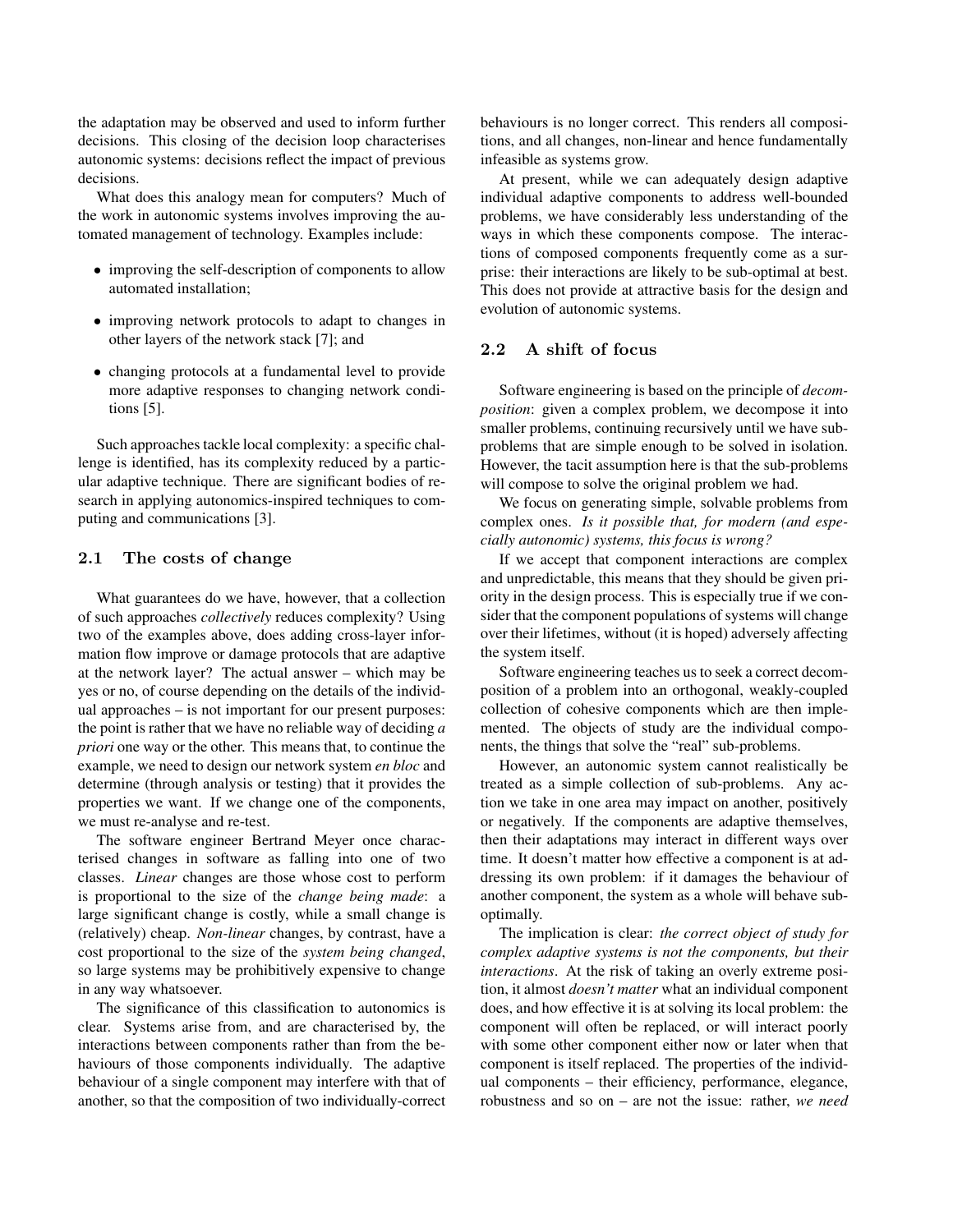

**Figure 1. The autonomic control loop (from [3])**

*to understand the system as a whole, and how changes in components affect its overall behaviour*.

#### 3 Interactions as an object of study

How might we come to such an understanding? It is clearly a very complex challenge, but one way to approach it is to explore what properties we would like to see in such a model: what features would make it easy to study the interactions between components, and to prove properties about them? What follows is a first attempt to sketch out such a feature list.

#### 3.1 Providing envelopes of behaviour

A user's perception of a system is based on the system itself, not on its components. The internal structure is typically of interest to designers and maintainers, but not to users. Therefore our first desirable property is that we are able to describe the behaviour of the system as a whole.

This is more of a challenge than it might first appear. The behaviour of individual components may affect those of others, and their individual adaptations may change these effects over time. We may not be able to say exactly what a system will do at any point. As a concrete example, consider a video-on-demand streamer whose network driver adapts to changing traffic conditions. The system may only be able to deliver restricted frame rates at times of high load, or may drop frames or reduce resolution. Predicting exactly what a user will experience at any time involves knowing the network environment. However, we can still make meaningful statements about system behaviour. We might, for example, say that it is better to stop a stream entirely rather than allow it to be seen degraded beyond a certain critical threshold. Another strategy might be to time-shift the stream, downloading it over time and then playing it locally rather than streaming it over the congested network.

Such statements establish an *envelope of behaviour* for the video streamer. We cannot say what it will do in detail at any time, but we *can* say that it will remain within a particular envelope of user quality. Note that this says little about the individual components of the streamer: rather, it allows free rein for the designer to develop optimised protocols and so forth, as long as these techniques can be co-ordinated to keep the system within envelope.

While we tend to focus on *changes* in behaviour, it is perhaps equally important that we understand those areas in which behaviour *stays the same*: where different organisations and approaches can yield the same behaviour (for example see [1]), or where we want behaviour to remain constant even to the detriment of other factors.

#### 3.2 The meaning of systems

When we suggested above that one way to deal with network congestion was to time-shift the video and deliver it from local storage, we were stepping well beyond the traditional framework of protocol design. In essence we were making use of knowledge that we have about the ways in which people consume video: that they might prefer a good experience a little later than a degraded experience when they ask for it. The strategy we chose is *only* valid under some specific conditions of user activity. This means that the relationship of the streamer to the network is being conditioned by the use that will be made of the stream at the end-point.

Traditional communications design does not work like this: it moves uninterpreted bit streams across the network, under constraints of bandwidth, jitter and so forth. However, knowing the *meaning* of the bit stream might change the constraints: a video intended for immediate viewing (streaming) has different constraints to the same video being intended for later viewing (downloading) [2]. The *type* of the data is not the critical factor: rather, the *semantics of*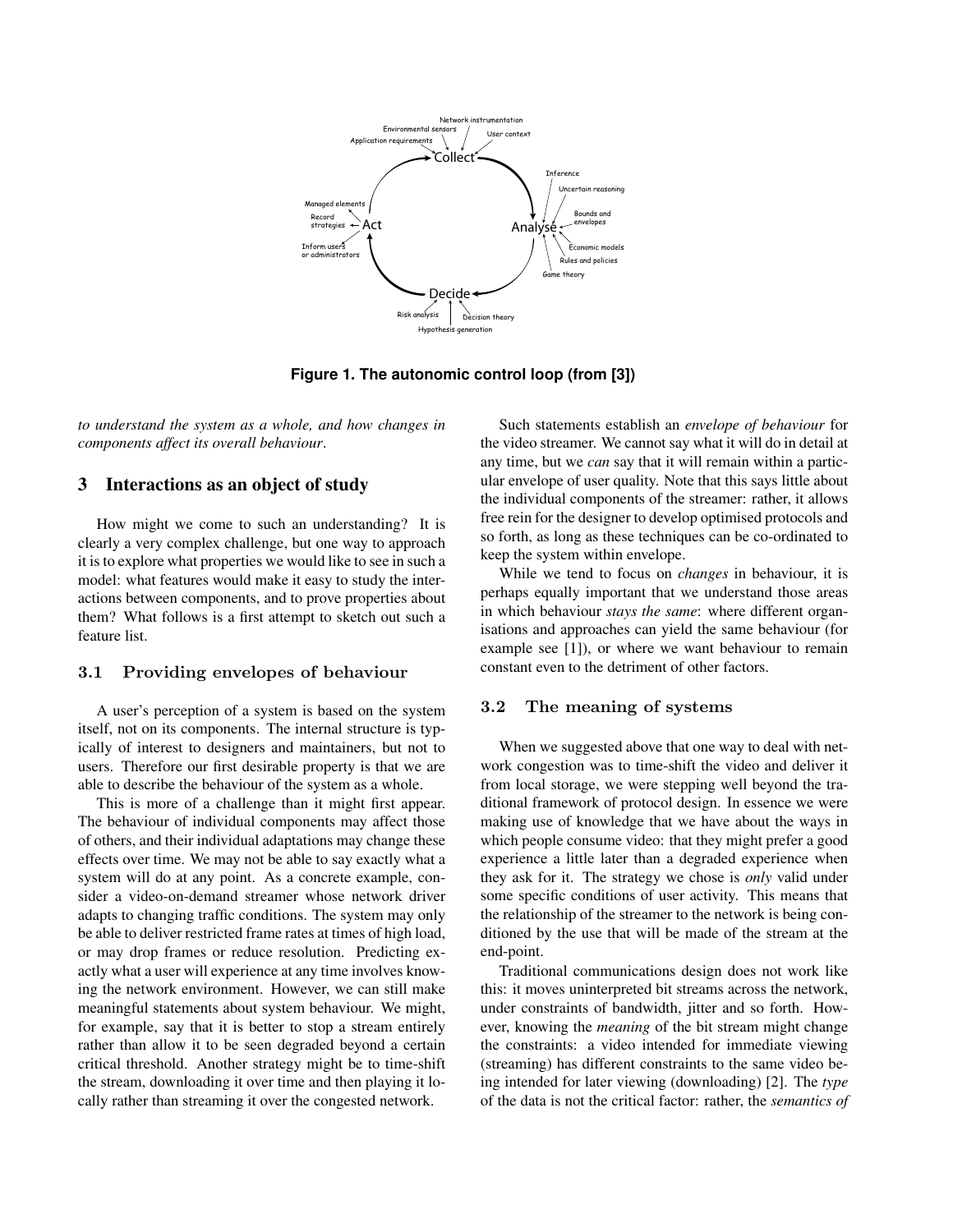*the connection* is derived from how the information will be used.

Of course this distinction is already made to some degree: we might use RSVP or RTSP to stream a video, whilst using HTTP or FTP to download it. The point is that this is not a *network* decision, or one that can be made within a single component, but one that relies on higher-level knowledge. If we capture this knowledge into the system we can make such decisions internally.

#### 3.3 Supporting inputs and context

Pervasive computing relies a lot on context – often defined as the environment in which activity occurs, understood symbolically. A pervasive system provides service to users, but those services and their delivery may adapt to the users' location, devices, tasks, constraints and other factors.

Such a system will have two distinct forms of input: the "classical" inputs such as keystrokes and gestures, together with "contextual" inputs derived from the environment. Since changes in either can affect the users' experience, it makes little sense to handle them differently at a model level.

For an autonomic system, we need to interpret context more widely than is usual for a pervasive system. As well as the user-centric context of location, device, task and so on, we might treat network latency, bandwidth, contention, the presence of firewalls and other internal factors as context which affects the system's behaviour.

Introducing complex context can be daunting, since it increases the number of degrees of freedom that a designer must understand. There will however often be additional (and sometimes quite rich) structure within both context and the behaviours and adaptations that it induces [4], and these may be leveraged. Such structure can be quite effective in helping to define the envelope of behaviour of a system.

#### 3.4 Principled trade-offs

When we speak of optimising behaviour, it is important to remember that we optimise against specific criteria. This implies that we cannot optimise against everything, which in turn implies that optimising a system along one dimension may – and typically will – result in sub-optimal behaviour on another dimension.

How can a designer decide which dimensions are worth optimising? This decision is typically easier with respect to components than with respect to systems: a network component might optimise throughput, but if this compromises (for example) the system's ability to satisfy multiple users simultaneously then it was a poor choice. Moreover the "correct" choice may change over time and with context.

A design model may not be able to help a designer make this choice, but it *may* enable her to understand the implications of different choices and how they impact on the system's overall behaviour by illuminating how the choices interact with the envelope of behaviour or the semantics of actions.

## 3.5 Evolution

An autonomic system designer's work is never done: any interesting, long-lived system will exhibit a constant process of change in terms of its components but also in its tasks and constraints. A system design must be "living", in the sense that it can continue to track and reflect the changes that must be made as the system evolves.

Perhaps a good analogy is with "sound trip engineering" tools for software engineering, in which changes in a design document (typically one or more UML diagrams) are automatically reflected by changes in the associated code, and *vice versa*. This is not to say that round-trip engineering is a reasonable target, and one may criticise such tools as destroying much of the richness of a design by forcing conceptually different structures into the same code patterns. The point is that design, its artifacts and the associated analyses and decisions are part of an on-going process – and *it is the process that is important*, not the artifacts.

## 4 Conclusion

In this short paper we have argued for a more holistic, more principled and more structured approach to the design and engineering of autonomic systems.

There are a number of strands of research that are developing analysis and programming techniques to deal with the issues raised here, and we are grateful to the authors of this research for their inspiration. We do not seek here to argue for one approach over another: the important point is to encourage a change in the ways in which we conduct the design processes for complex adaptive systems. We firmly believe that a focus on individual problems in isolation is rapidly becoming a hindrance to the effective construction of systems.

This viewpoint has wider ramifications. Like any discipline, software engineering has seen a massive increase in specialisation, and specialisation is harmful to developing a balanced, holistic view of a large system. By providing common, broad-spectrum models within which to develop, compare and analyse different parts of a system, we allow specialists to see how their activities impact in the wider systems context, without unnecessarily prioritising any particular aspect of a design ahead of time and without fossilising design decisions too early in the process.